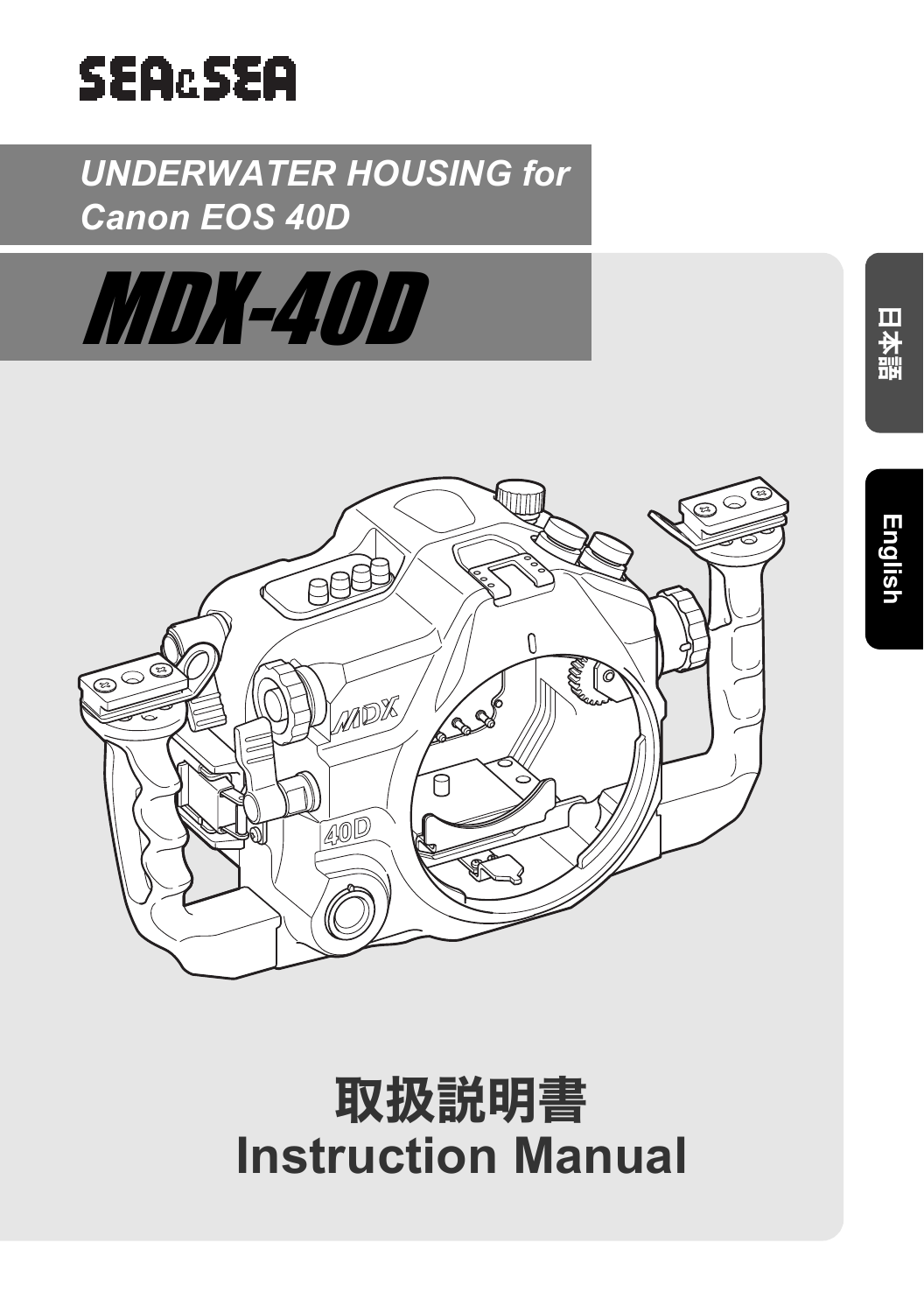#### **Introduction**

Thank you for purchasing SEA&SEA products.

Please read this instruction manual carefully prior to using your underwater housing. Only with a thorough understanding of this manual's content will you be able to use the housing correctly. After reading the manual, please be sure to keep it in a place where you can easily come back to it at any time.



# **Contents**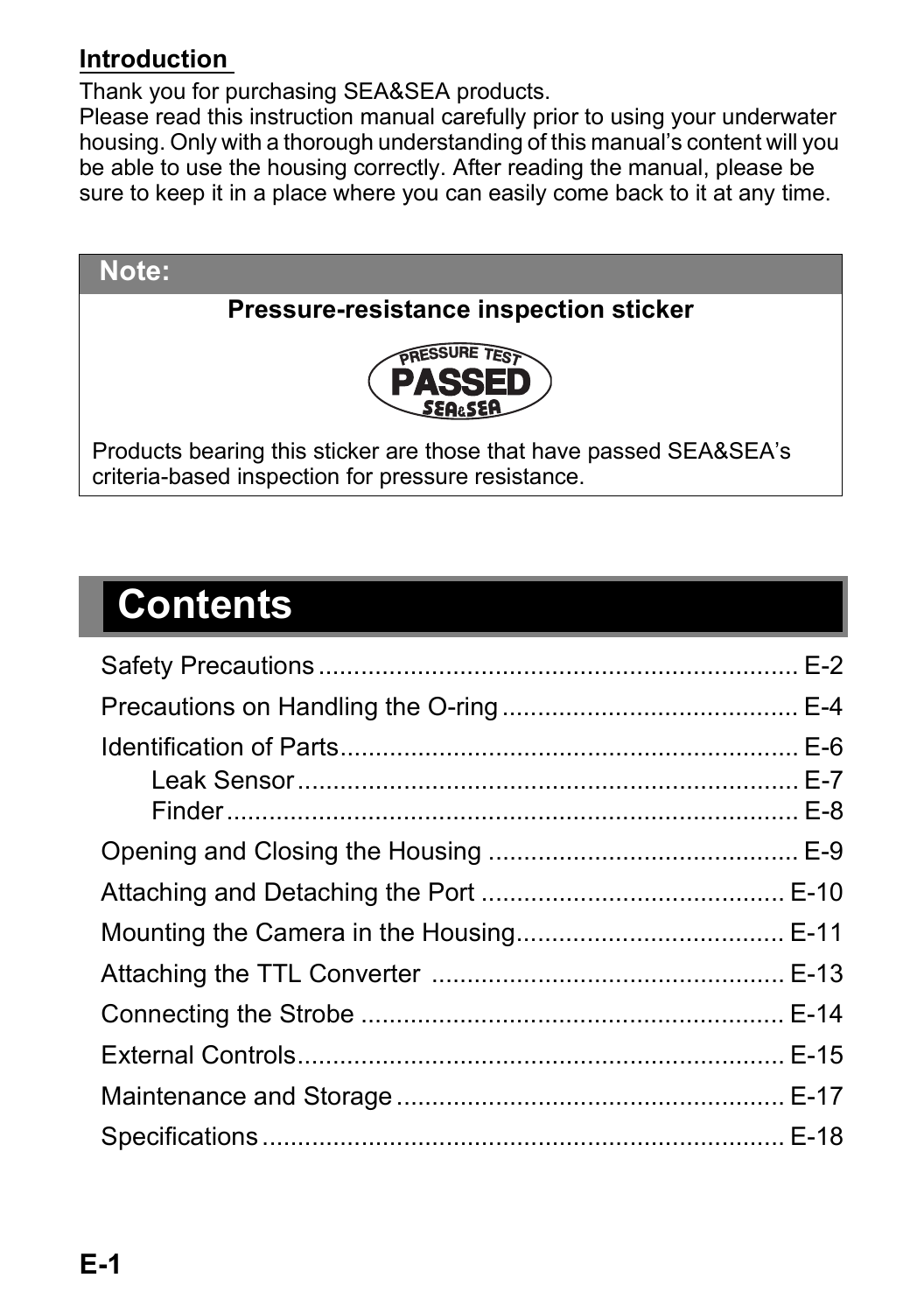# **Safety Precautions**

For safe handling of the product, please read the following precautions carefully before use.

Failure to heed the precautions listed below could result in serious consequences. To prevent injury or damage to yourself and/or others, please observe the precautions as they contain highly important information related to personal and product safety.

**WARNING** Situations that could result in severe injury or death.

**CAUTION** Situations that could result in property damage or personal injury.

# **WARNING**

Keep out of reach of children to prevent accidental ingestion. If swallowed, seek medical advice immediately.

# **CAUTION**

- Carefully observe the instruction manual for the compatible camera for this product before use.
- z Unauthorized disassembling and/or modification could result in malfunction or flooding, and void product warranty. Take the product to a SEA&SEA authorized service center for repair or inspection.
- Should you notice smoke or an unusual smell coming from the product, turn it off and remove the batteries immediately, taking care to avoid burns. Continued operation could result in injury. After removing the battery, take the product to a SEA&SEA authorized service center for inspection.
- Discontinue use and turn the product off immediately should you notice flooding or leakage.
- $\bullet$  When the product is flooding, interior pressure may build up. Please be careful when opening the product as water may spurt out or the cap may open explosively and cause injuries.
- $\bullet$  The product has been constructed with an airtight seal. When packing the product for airplane travel, do not seal-up the product to alleviate pressure build up due to atmospheric changes.
- Do not open the product in a wet or sandy environment. Protect the interior from moisture and debris in order to prevent malfunction or flooding.
- Avoid strong shocks/impacts or excess stress to prevent malfunction, damage or breakdown. Make sure that the product has been securely mounted to other products in order to prevent injury, fall or missing.
- $\bullet$  Do not rest heavy weight on the product. It might deform the outer casing, damage internal parts, make the waterproofing fail, or result in fire or electric shock.
- Please note that some marks may be left on the camera scraping against the dials or gears of the housing.
- $\bullet$  Handle the product carefully so as not to scratch the front port, the lens, the flash window or the finder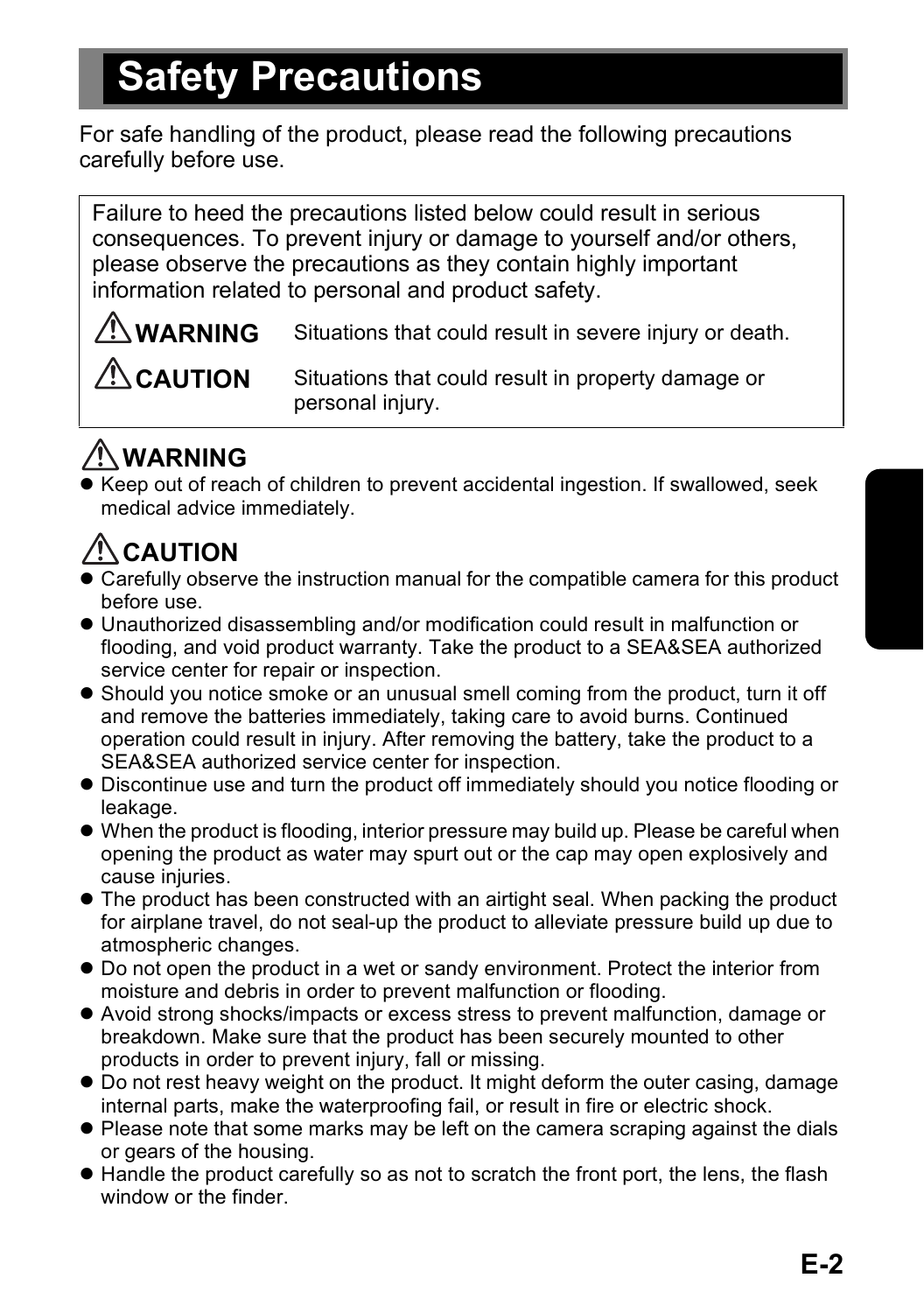- $\bullet$  Always dry the front port, the lens, the flash window or the finder using a soft cloth to prevent stain or salt residue from marring the glass surface.
- Rinse the product with fresh water, after underwater use. Ensure that the product is waterproofed before rinsing. Refer to [Maintenance and Storage] (P.E-17) for details.
- Make sure that the connectors have been secured with the connector caps before rinsing the product with fresh water, after removal from other products.
- $\bullet$  Never use chemicals, cosmetics, any petroleum solvents such as paint thinner, or neutral detergent on the product. They may deform and damage the product.
- $\bullet$  Do not leave the product in places with hot temperatures such as inside of a car or in a car trunk in summer. The heat may deform plastic parts of the product, damaging internal parts and resulting in potential fire or electric shock. If the product is sealed tight in hot conditions, heated air expanding inside the product may deform the casing and ruin the waterproofing.
- $\bullet$  Do not store the product in wet or high humidity place, to avoid mold, rust, corrosion or malfunction.
- Do not store the product with naphthalene or camphor mothballs, or in locations such as a laboratory where chemicals are used. This environment can cause mold, rust, corrosion or malfunction.
- **SEA&SEA SUNPAK Co., Ltd. assumes no liability for compensation of loss of** captured images or expenses caused by loss of images, even if you are unable to shoot due to a product defect or malfunction.
- **SEA&SEA SUNPAK Co., Ltd. will not be responsible for the replacement or** compensation for cameras, lenses or those accessories damaged due to your invalid operation.
- **SEA&SEA SUNPAK Co., Ltd. assumes no liability for errors or discrepancies in this** manual.
- Carefully observe the O-ring maintenance manual for the handling of O-rings before use.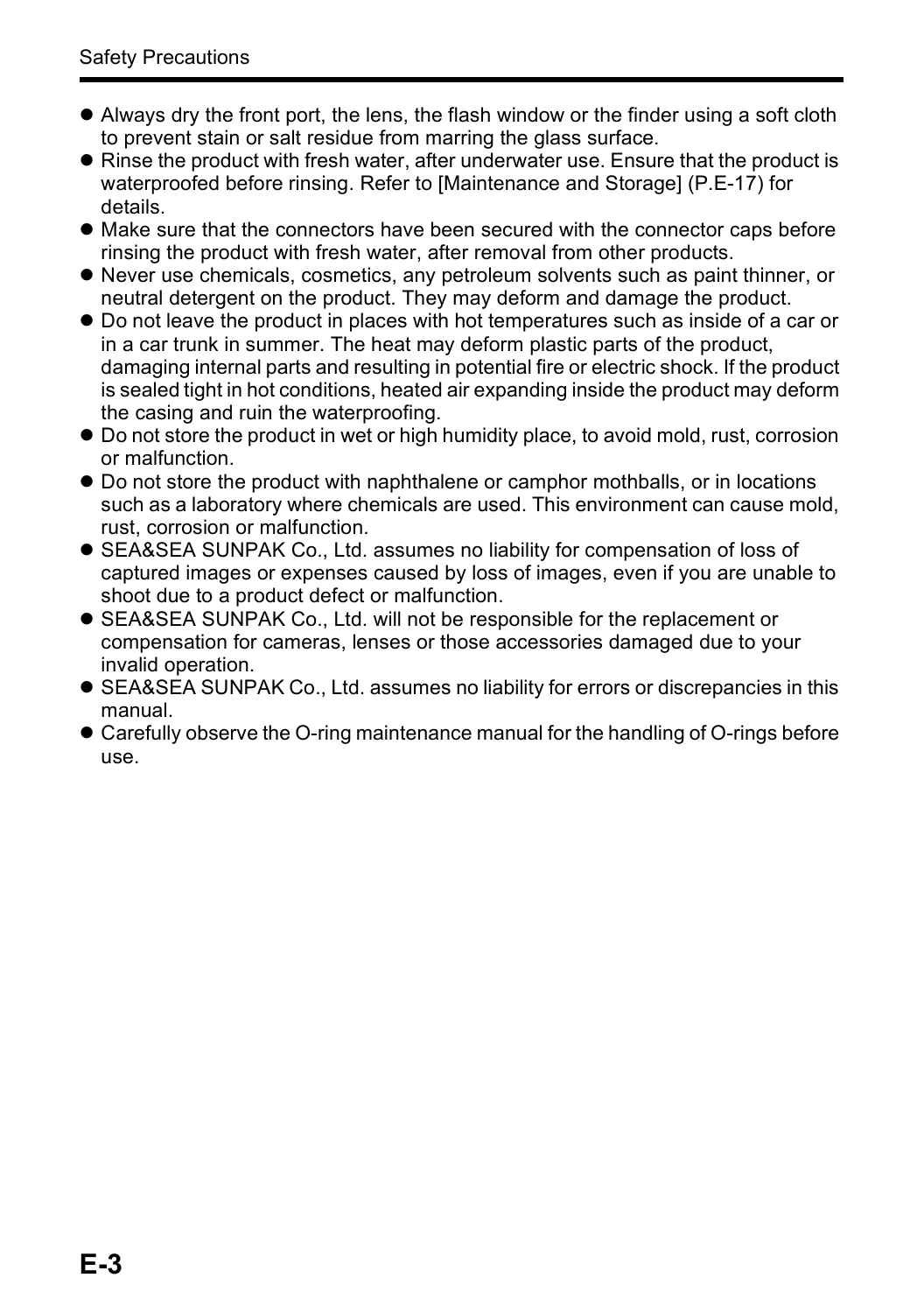# **Precautions on Handling the O-ring**

This model is kept watertight by the O-ring. To keep the O-ring functioning properly, please observe the following. Improper handling of the O-ring could cause flooding.

# $\triangle$  CAUTION

- SEA&SEA products use blue O-rings. These O-rings are impregnated with silicone oil through a special process. The lubricating effect of the O-ring lasts as long as the silicone oil is gradually seeping out from within.
- For the maintenance of these blue O-rings, make sure to use genuine SEA&SEA silicone grease (O-ring grease for use with the blue O-rings that comes in tubes with blue lettering and blue caps). If you use silicone grease from other companies or SEA&SEA's own silicone grease that comes in tubes with black lettering and black caps, the grease you apply will be sucked into the blue O-rings due to their special characteristics, which will result in insufficient grease. If this happens even once, the O-ring will not revert to its normal state and must be replaced.
- $\bullet$  If the grease is insufficient, the O-ring will not slide, and it will become harder to open and close the waterproof parts. Because of this, it could become impossible to open or close the housing or it could cause flooding, so please refrain from using the housing with insufficient grease.

#### **Are there any scratches or cracks in the O-ring?**

Check the O-ring to make sure there are no scratches or cracks. If there are, replace the O-ring with a new one immediately. When handling the Oring, do not use pointed metal objects, which could damage the O-ring. Use of the included O-ring remover is recommended.



#### **Be careful about dust, sand, and hair**

Check the O-ring to make sure that there is no dust, sand, or hair on the O-ring, in the O-ring's grooves, or on the O-ring's contact surfaces. If any of these things are attached, remove them completely. If used as is, these things could cause flooding.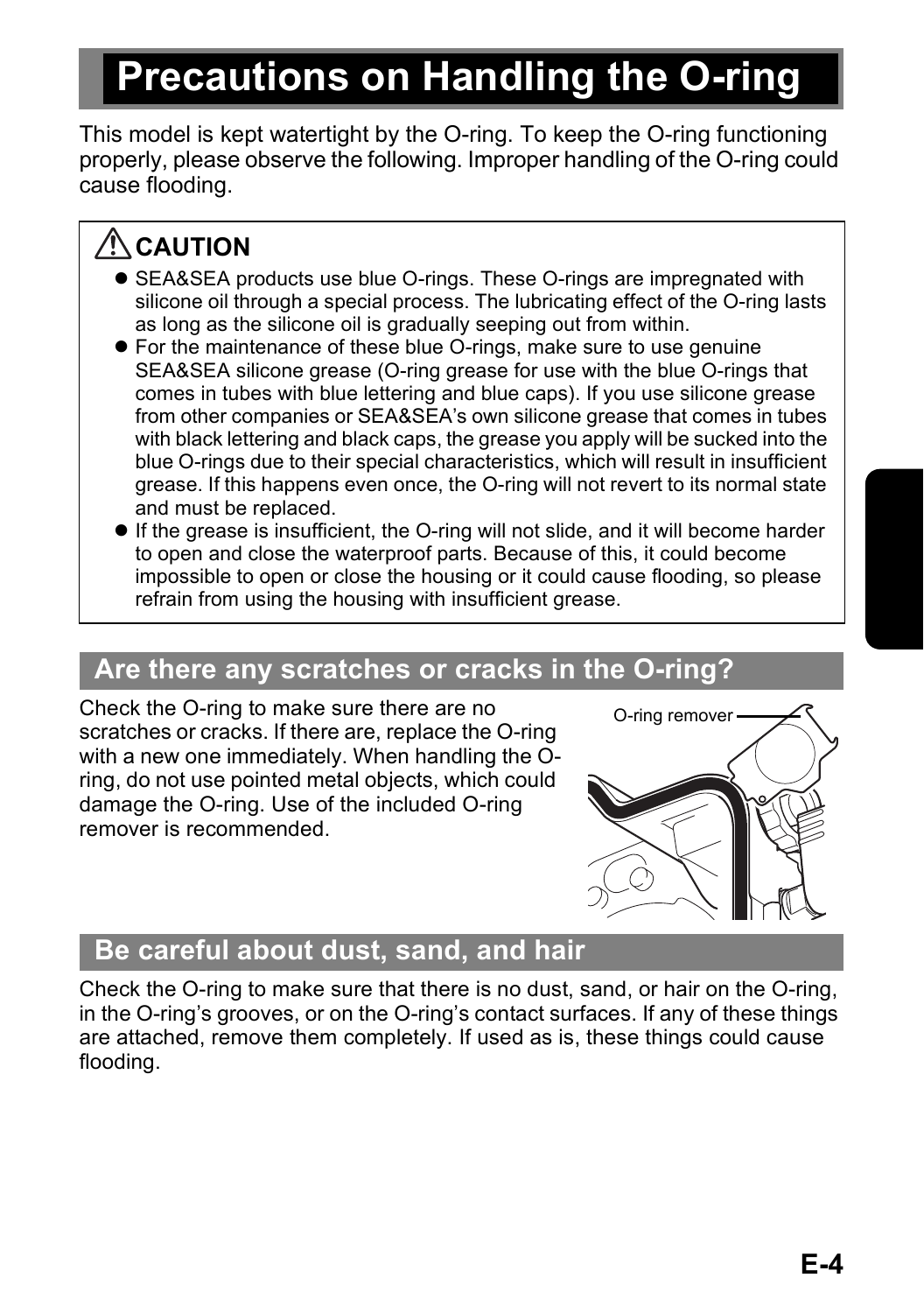### **Coat with silicone grease**

Silicone grease protects the O-ring from chafing. After checking the O-ring to make sure that there are no scratches, dust, or debris, apply a light coating of silicone grease to the entire O-ring with your finger. Applying too much grease will make it easier for dust and debris to adhere to the Oring, and could cause flooding.

### **Do not twist the O-ring**

When fitting the O-ring into the O-ring groove, insert it straight into the groove; do not bend or twist it.

### **Remove the O-ring for inspection before each use**

In principle, the O-ring should be removed before each use so that the O-ring, Oring groove, and O-ring contact surfaces can be checked. This is because you cannot find any sand or debris that may have gotten into the O-ring groove if the O-ring is not removed. For routine maintenance prior to each use, it is advisable to make sure to remove the O-ring.

#### **Be careful about how you store O-rings**

When storing spare O-rings or O-rings that you have removed from the housing, keep them in a cool place out of direct sunlight. Also, when storing O-rings, do not place heavy objects on them or twist them.

### **O-rings last for one year**

Although it depends on how well they are maintained, how often they are used, and how they are stored, O-rings generally last for one year. It is advisable to inspect them before use, and replace them early.



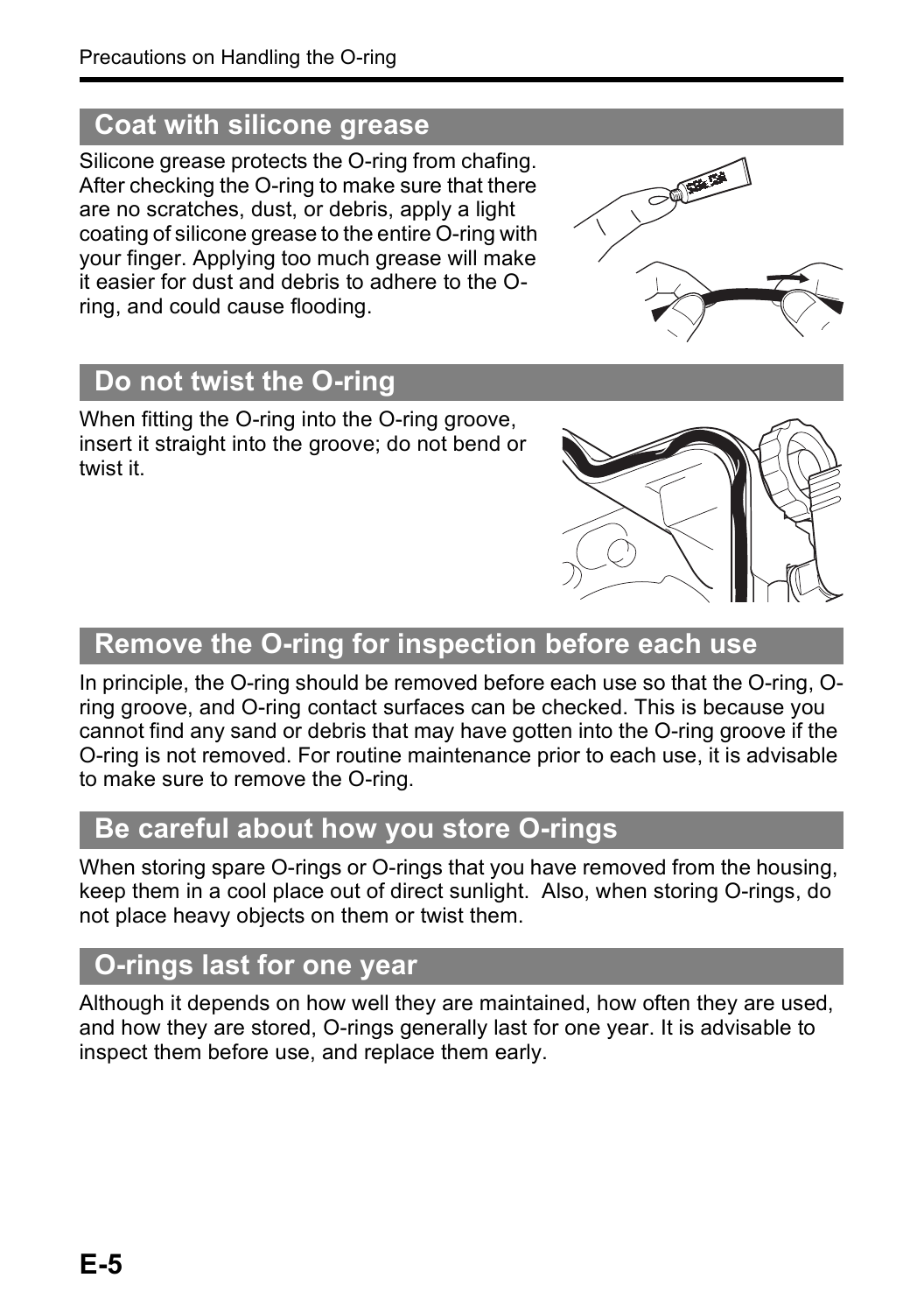# **Identification of Parts**

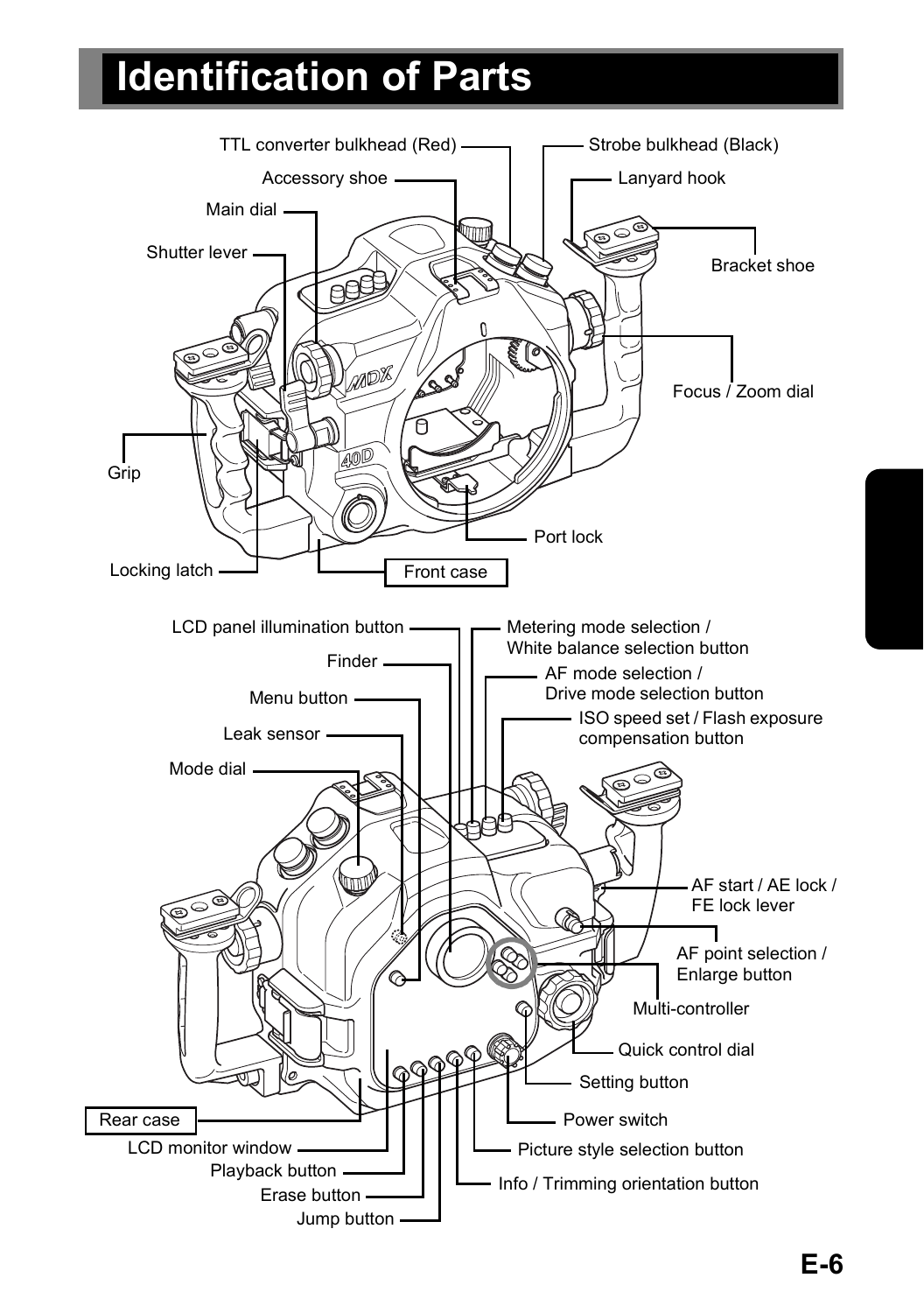

# **Leak Sensor**

The leak sensor lights up in red if water leakage is detected while underwater. If the leak sensor lights up, surface as soon as you safely can and remove the camera from the housing.

# $\triangle$  CAUTION

If a lot of water leaks in, the atmospheric pressure inside the housing will increase, which is very dangerous. When releasing the locking latches, the rear case could come flying off, so be very careful.



#### **Replacing the leak sensor battery**

Instructions for replacing the leak sensor battery set in the rear case.

# **AUTION**

Use CR2032 batteries.

- *1* **Press the round center part firmly and remove the battery**
- *2* **Insert the battery with the plus side up**

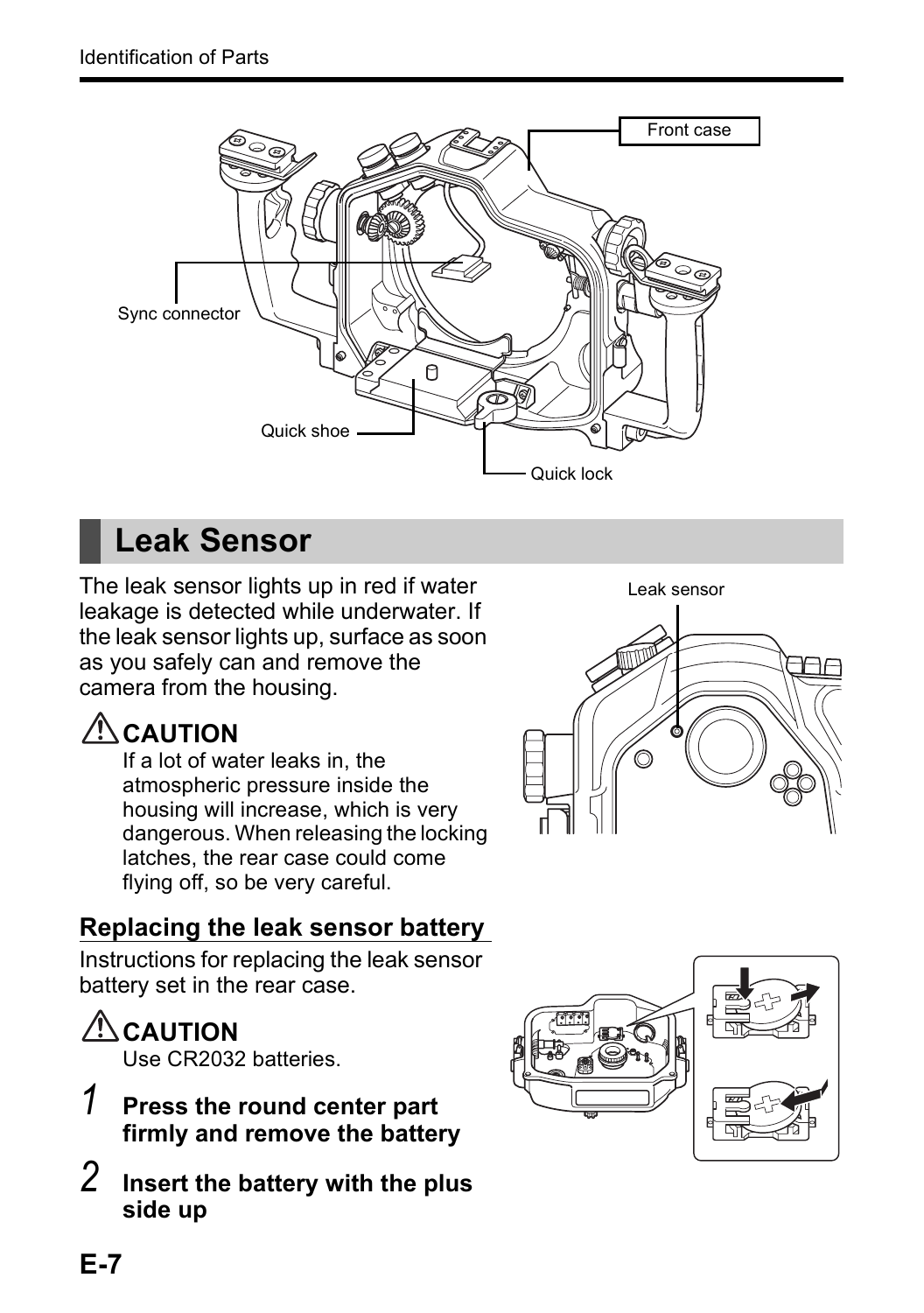# **Finder**

This model comes equipped with a standard finder (0.66x). The finder is replaceable; if you replace it with an optional finder unit, you can change the finder magnification to match your shooting conditions.

#### **Replacing the finder**

*1* **Rotate the finder unit mounted on the rear case in a counterclockwise direction to remove it** 

*2* **Rotate the replacement finder unit in a clockwise direction to attach it** 



### **AUTION**

- $\bullet$  Before attaching the finder, check to make sure that there is no dust, dirt, or debris inside it.
- When replacing the finder, do not touch the surface of the finder lens.

<sup>•</sup> The screw areas are coated in grease, so be careful not to touch them.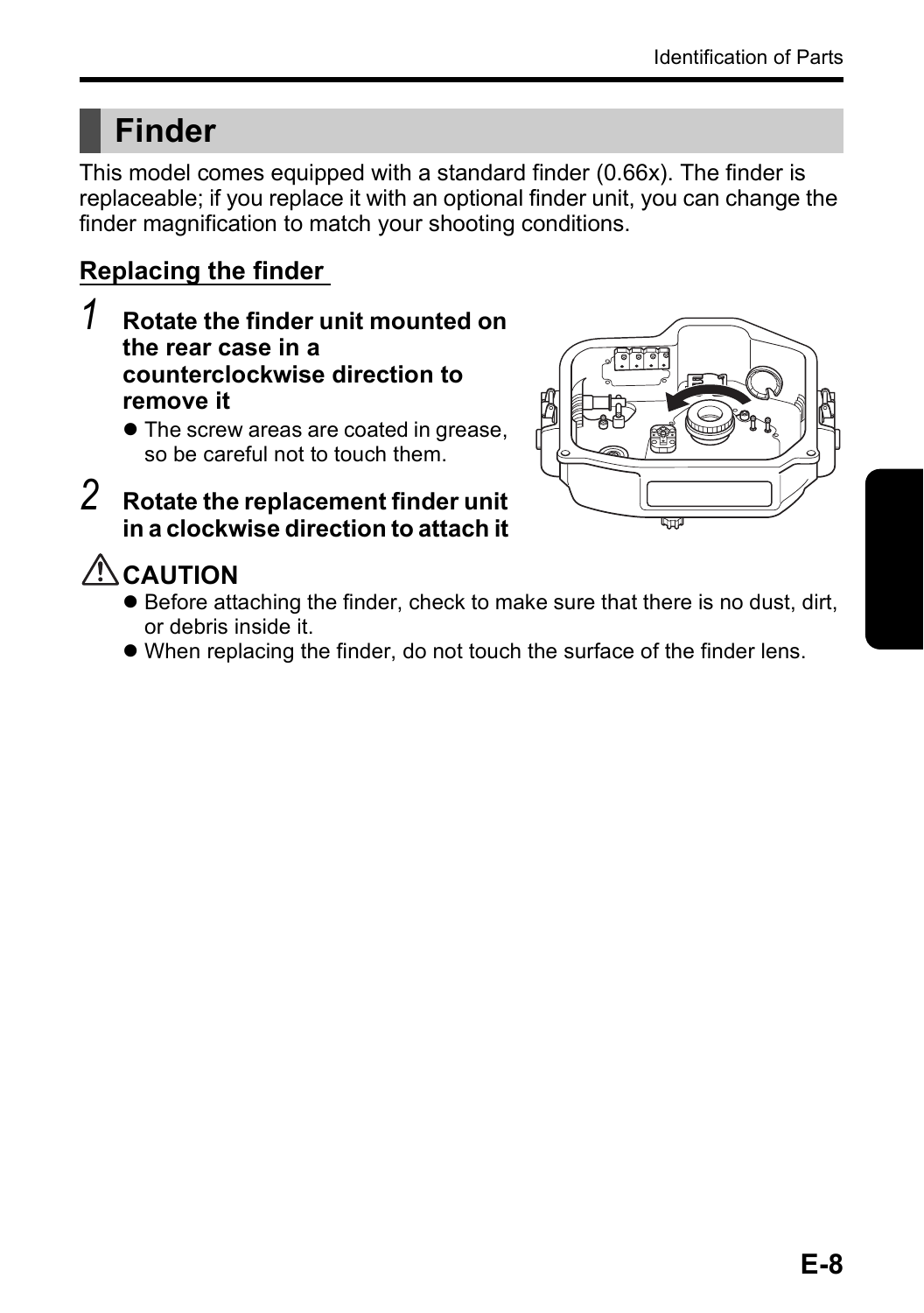# **Opening and Closing the Housing**

Opening and closing the housing is done with the locking latches. Here we will explain how to open and close the locking latches.

#### **Opening the locking latches**

*1* **With the surface of the rear case facing up, press and hold the right and left locks (**1**) and remove the locking latches from the hooks (**2**)** 

# $\sqrt{N}$  CAUTION

- When removing the locking latches, be sure to use the tips of your fingers, not your fingernails.
- $\bullet$  If you lock the locking latch after it is removed from the hook, it is easier to remove the rear case.





#### **Closing the locking latches**

- *1* **Align the front case with the rear case and press them together**
- *2* **Put the right and left locking latches on the hooks, and close the locking latches simultaneously**

# **CAUTION**

- Before aligning the rear case and front case, make sure there are no specks of dust, scratches, or deformities on the O-ring and the O-ring contact surfaces.
- Check to make sure that the locking latches are securely locked.

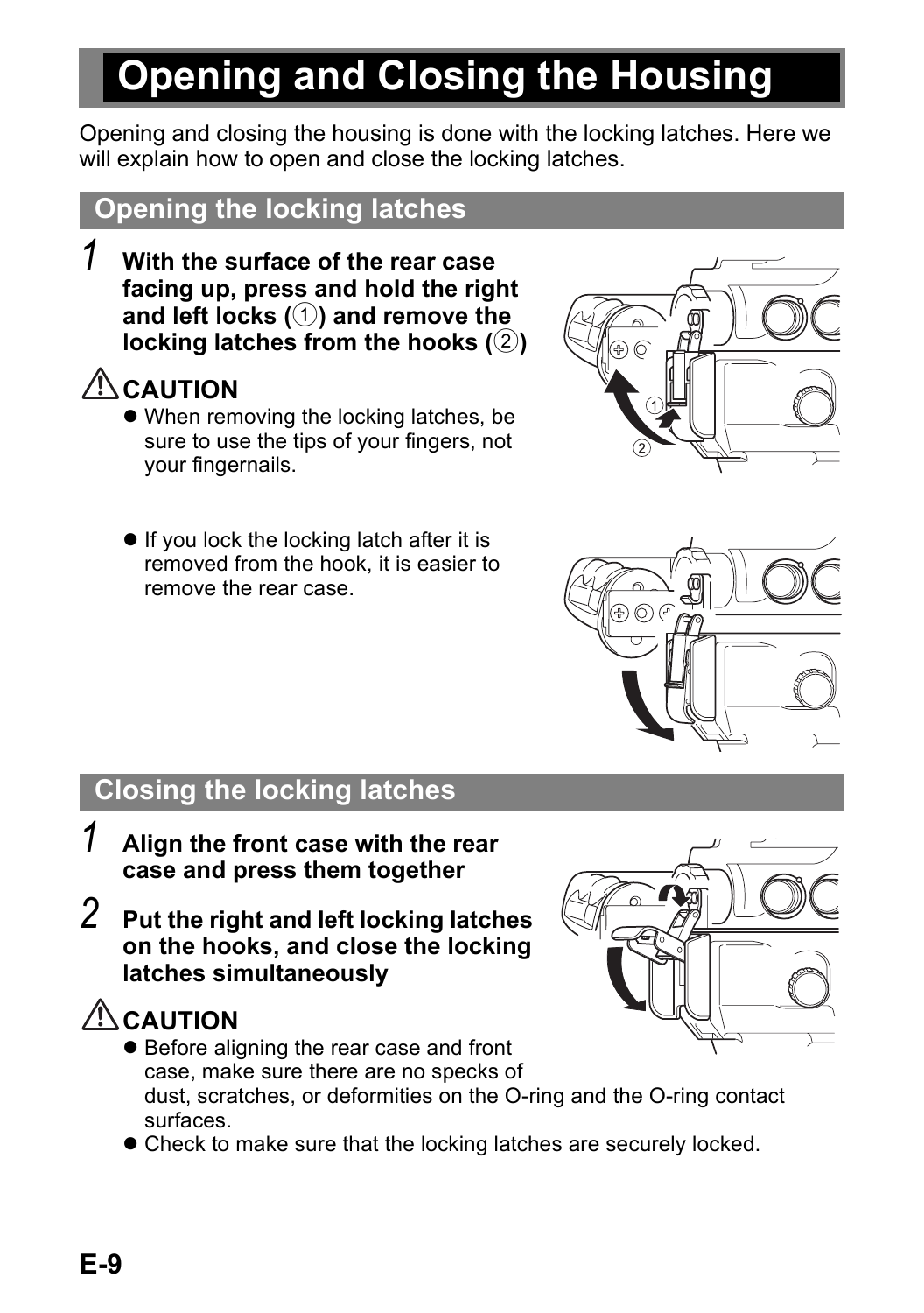# **Attaching and Detaching the Port**

**OPEN LOCK**

- *1* **Set the port lock on the bottom of the front case to the OPEN position**
- *2* **Align the positioning mark on the front case with the OPEN mark on the port, insert the port into the front case, and then rotate the port in a clockwise direction until it stops**

# **CAUTION**

Before attaching the port, make sure there are no specks of dust, scratches, or deformities on the O-ring and the Oring contact surfaces.

- *3* **Make sure that the positioning mark on the front case and the LOCK mark on the port are aligned**
- *4* **Press the port lock in the LOCK direction until you hear the sound of it clicking into place** 
	- $\bullet$  Make sure that the port lock pin is engaged with the notch in the port.

#### **Detaching the port**

- *1* **Set the port lock to the OPEN position**
- *2* **Hold the front case firmly and rotate the port in a counterclockwise direction**

### **CAUTION**

- $\bullet$  Do not attempt to remove the port with the port lock in the LOCK position. Doing so could damage the camera base.
- If using NX-90PRO ports (with 4-digit part numbers and black bayonets) with this model, it is necessary to modify the port's bayonet. NX-90PRO ports with 5-digit part numbers and gray bayonets can be used as is. For details, please contact SEA&SEA or a SEA&SEA authorized dealer.



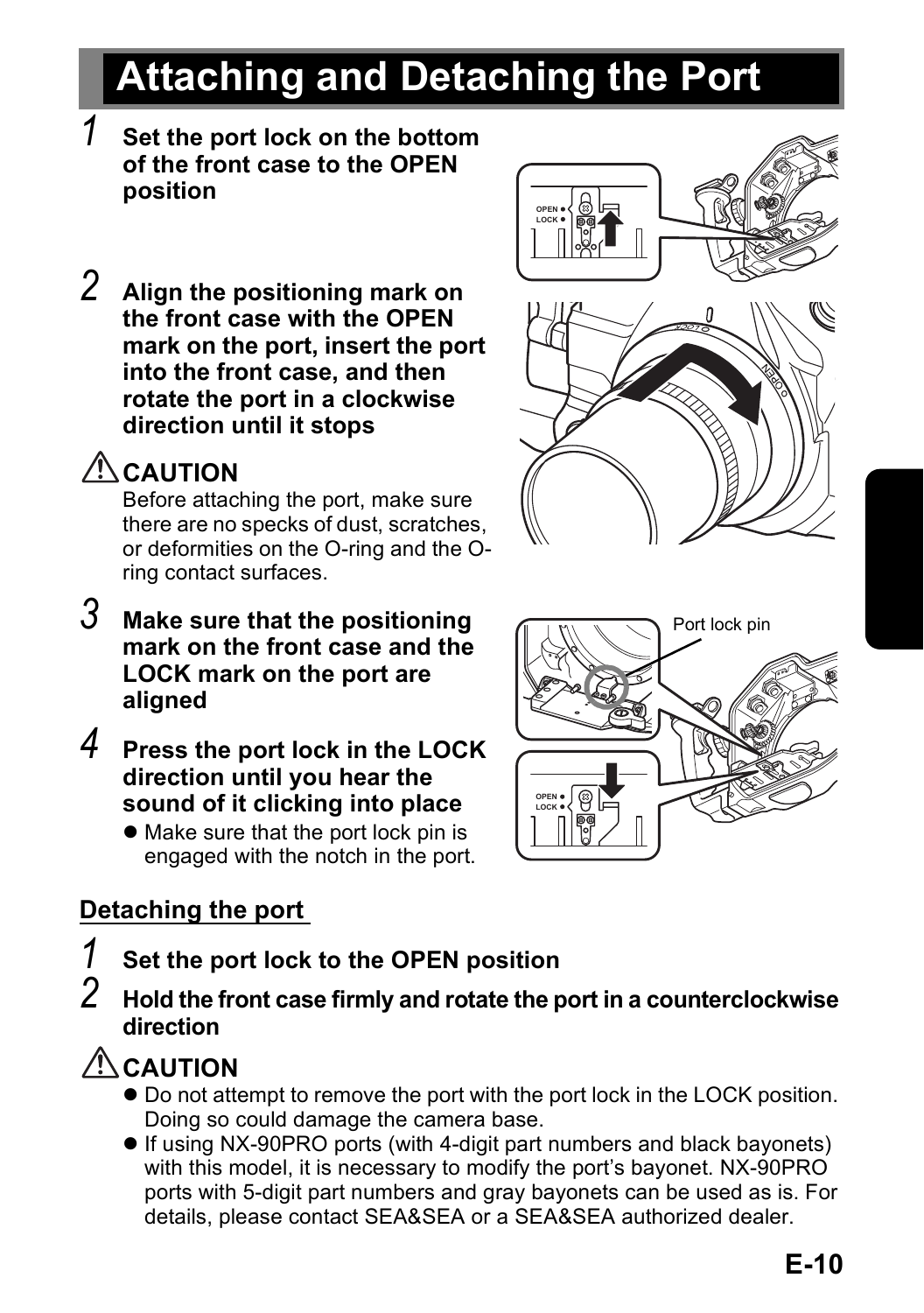# **Mounting the Camera in the Housing**

### ACAUTION

- Before mounting the camera in the housing, make sure the O-ring is not sticking out of its groove.
- Make sure to remove the evecup from the camera. If used with the eyecup in place, it could cause flooding.
- *1* **Rotate the quick lock in the OPEN direction, and then remove the quick shoe from the front case**

- *2* **Using the included attachment tool, fix the quick shoe to the camera's tripod socket**
- *3* **Attach the lens to the camera, and then set the focus mode (AF or MF)**
- *4* **Make sure the quick lock is in the OPEN position**
- *5* **Slide the camera forward into the front case** 
	- $\bullet$  Move the sync connector clear of the front case.
	- $\bullet$  To make sure that the gear attached to the lens and the gear on the front case do not hit each other, rotate the focus / zoom dial while sliding the camera into place.







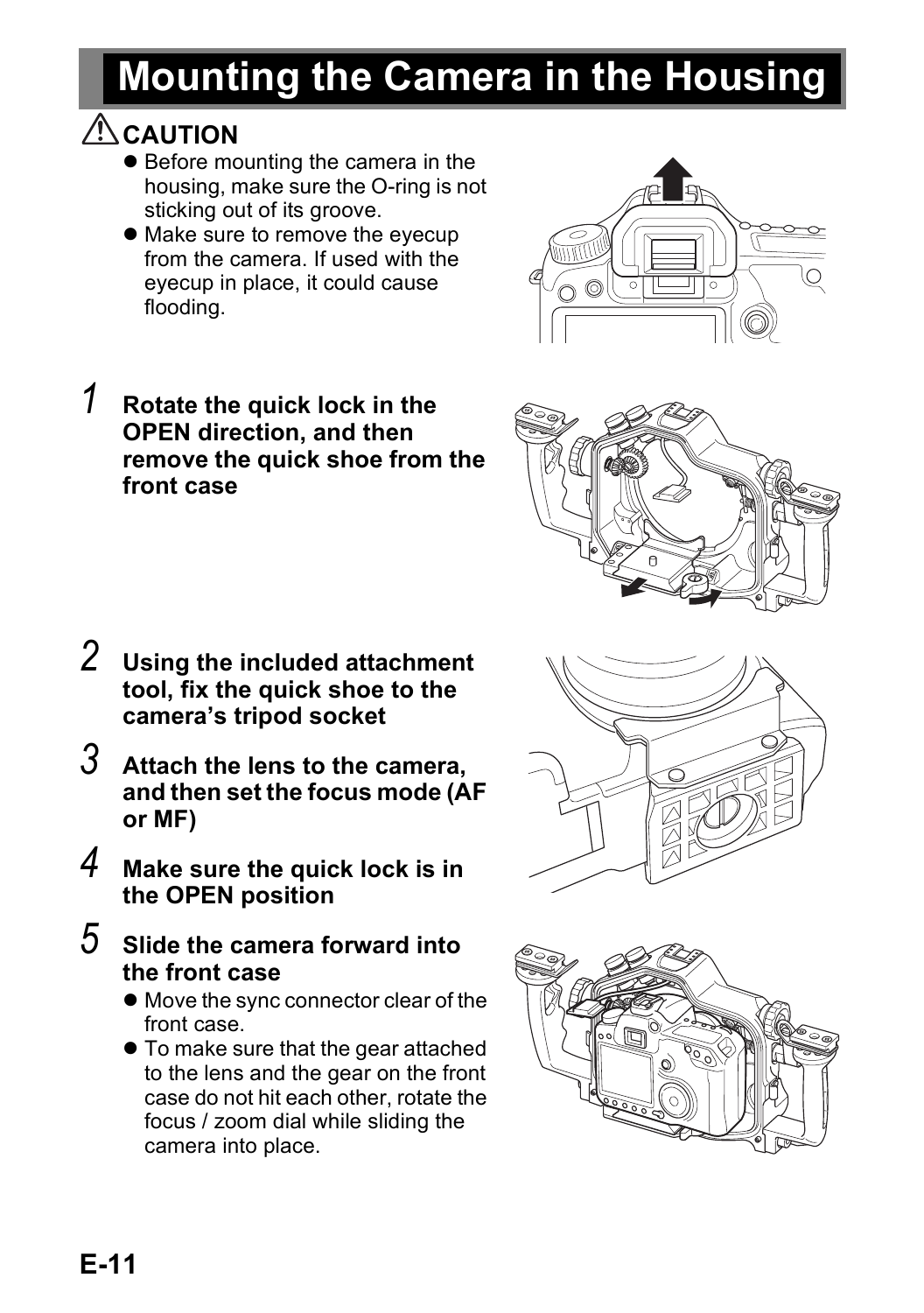- $6$   $\,$  Align the quick lock with the LOCK position to fix the camera in **place**
- *7* **Insert the sync connector into the camera's accessory shoe**

### $\triangle$  **CAUTION**

When inserting or removing the sync connector, be sure to hold the connector part. If you push or pull on the cord part, it could damage the sync connector or cause contact failures.



- *8* **Align the mode dial on the camera with that on the rear case, and then set the rear case**
- 

*9* **Close the locking latches** 

#### **See:**

"Opening and Closing the Housing" (P. E-9)



#### **Removing the camera from the housing**

- *1* **Open the locking latches**
- *2* **Remove the rear case**
- *3* **Remove the sync connector from the camera's accessory shoe**
- *4* **Set the quick lock to the OPEN position**
- *5* **Slide the camera toward you as you remove the front case**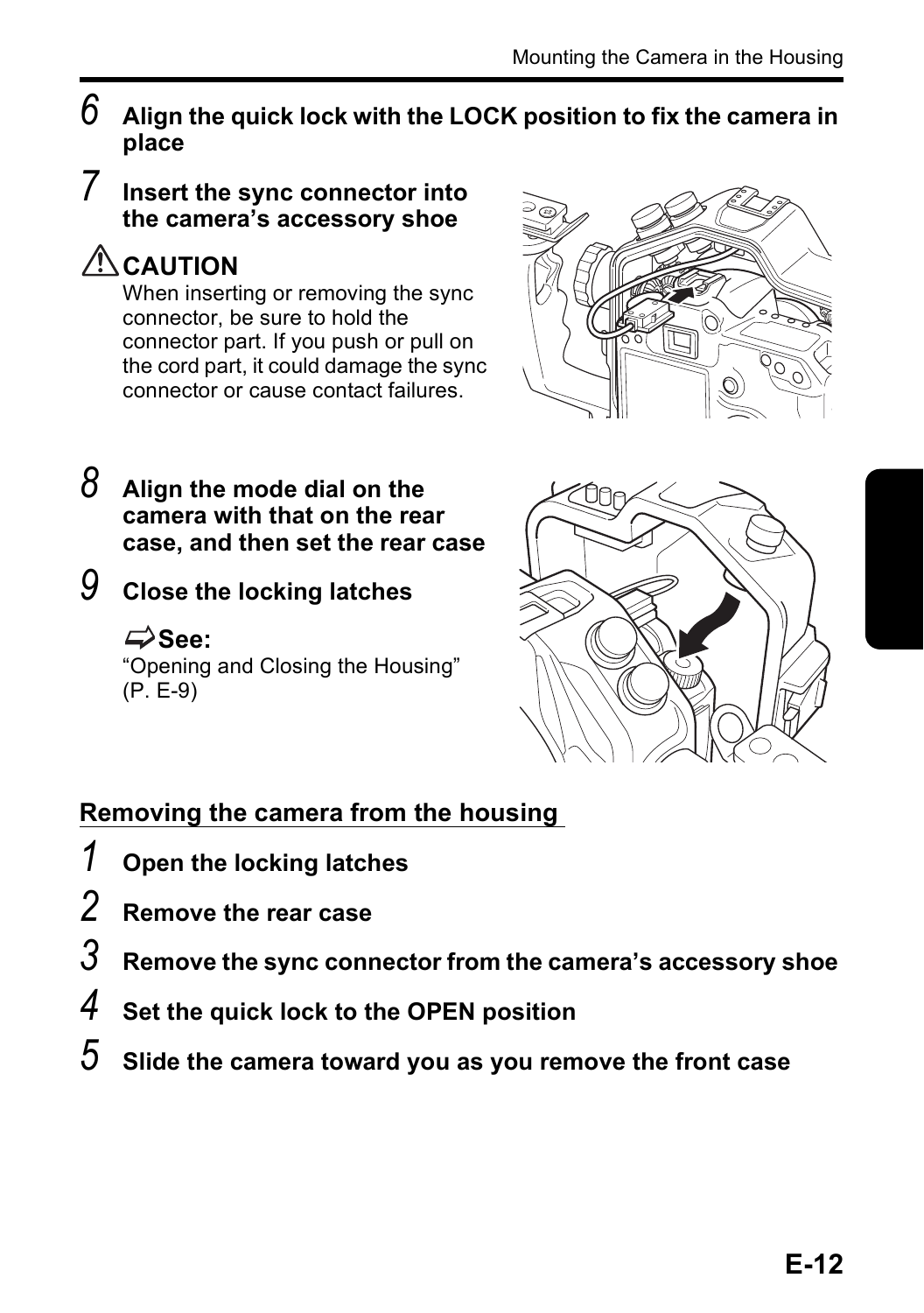# **Attaching the TTL Converter**

You can attach the optional TTL converter to this model. If you attach the TTL converter, you can use TTL flash compensation with YS series strobes.

*1* **Remove the two screws from the grip, and then remove the parts (bracket shoe/lanyard hook)**



*2* **Fit the TTL converter attachment plate in between the grip and the parts you removed, and then fasten it in place with the screws included with the TTL converter** 



# **ACAUTION**

Note that if you attach the TTL converter, the angle at which you attach the parts (bracket shoe/lanyard hook) changes.





When shipped from factory **When TTL converter is attached**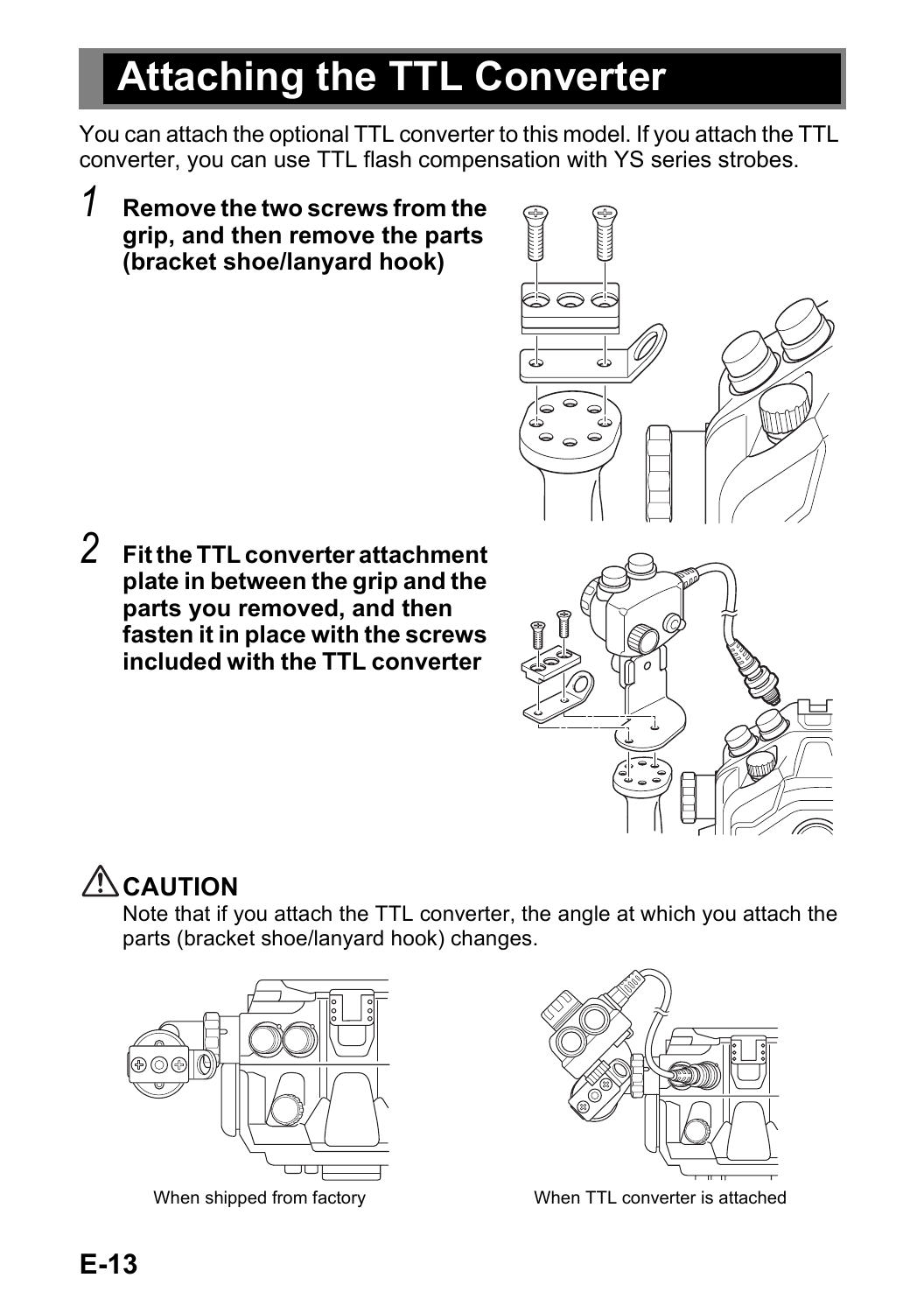# **Connecting the Strobe**

This model comes equipped with a strobe bulkhead (black:  $\circled{1}$ ) and a TTL converter bulkhead (red:  $(2)$ ).

# **AUTION**

If you connect the YS series strobe sync cord to the bulkhead for TTL converter (red:

⋒  $\circled{2}$ 

2), it could damage the pins on the bulkhead connector; so make sure never to do that. Likewise, if you connect the TTL converter's camera connection cable to the strobe bulkhead (black:  $\circled{1}$ ), it could damage the pins on the bulkhead connector; so make sure never to do that.

### *1* **Remove the housing's bulkhead connector cap**

- *2* **Make sure there are no scratches or debris on the O-ring of the sync cord being connected**
- *3* **Align the round mark (the notch) of the sync cord with the round mark (the convex part) of the strobe bulkhead, and then push it straight in**
- *4* **Align the B part of the sync cord with the screws of the strobe bulkhead, and then rotate it until it stops**
- *5* **Rotate the C part of the sync cord until it stops** 
	- Tighten it securely.
	- When removing the sync cord, loosen C first, then B, and then pull the sync cord straight out holding onto A. Do not pull on the cord part.

# **AUTION**

- After use underwater, make sure to prevent water droplets from dripping into the bulkhead connector by wiping moisture away from the bulkhead connector and then turning the housing upside down and extracting the sync cord. In the event that water droplets do drip into the connector, promptly wipe away all moisture.
- $\bullet$  If you use incompatible strobes, not only might they not work correctly, but they may also cause the camera and the strobe to malfunction.



**E-14**

C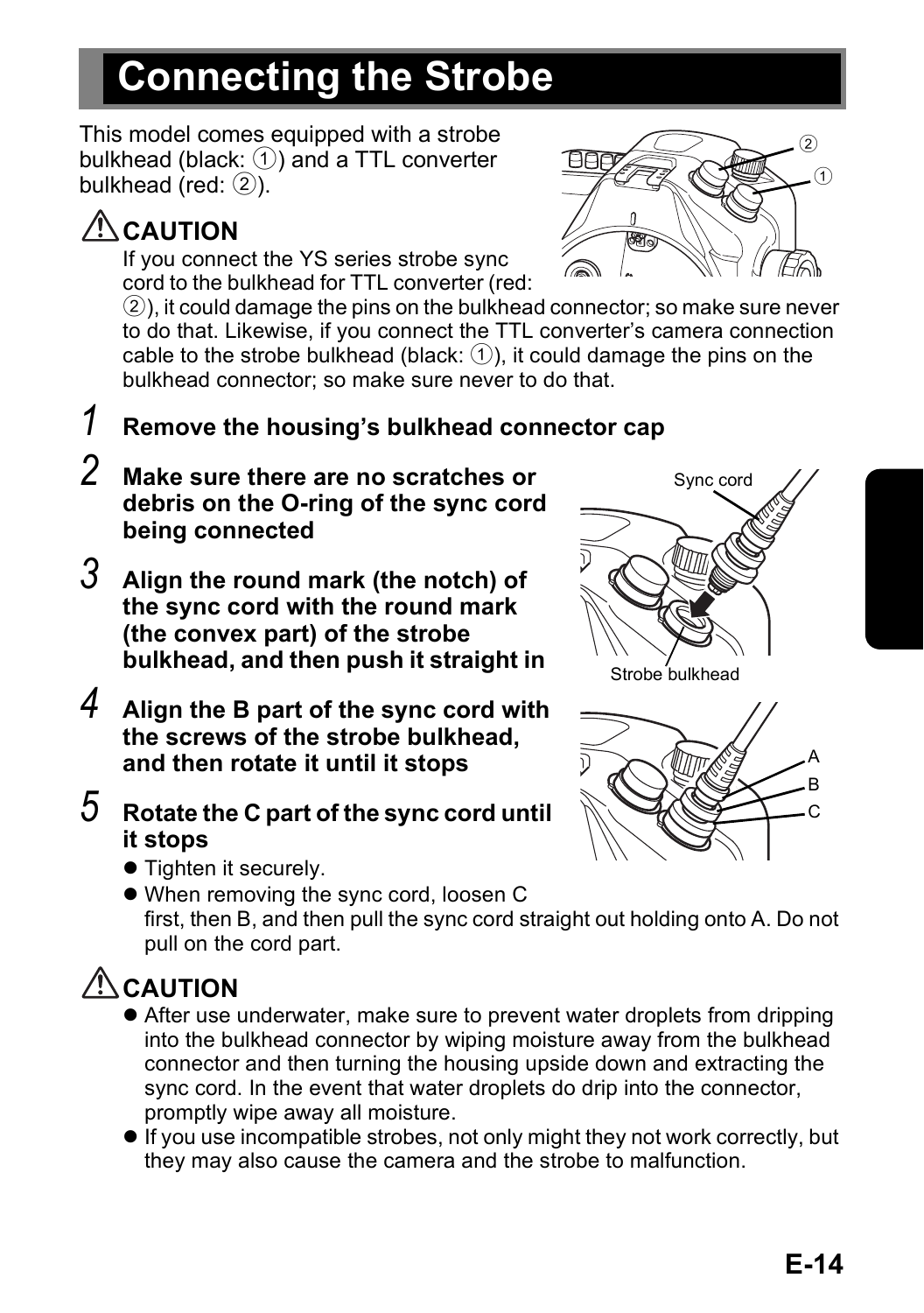# **External Controls**

#### **Power switch**

When turning the power ON/OFF, rotate the dial in the direction of the arrows.

#### **Focus / Zoom dial**

#### **When shooting with a focus / zoom gear:**

Pull the focus / zoom dial out and rotate it so that the convex part of the dial is set in the deep groove on the spacer.

- The focus / zoom dial cannot be used if there is no gear mounted on the lens.
- When using a zoom gear, you cannot shoot with manual focus.



#### **When shooting without a focus / zoom gear**

Pull the focus / zoom dial out and rotate it so that the convex part of the dial is set in the shallow groove on the spacer.

 $\bullet$  If you set it to the deep groove, it could damage the lens.

Shallow groove



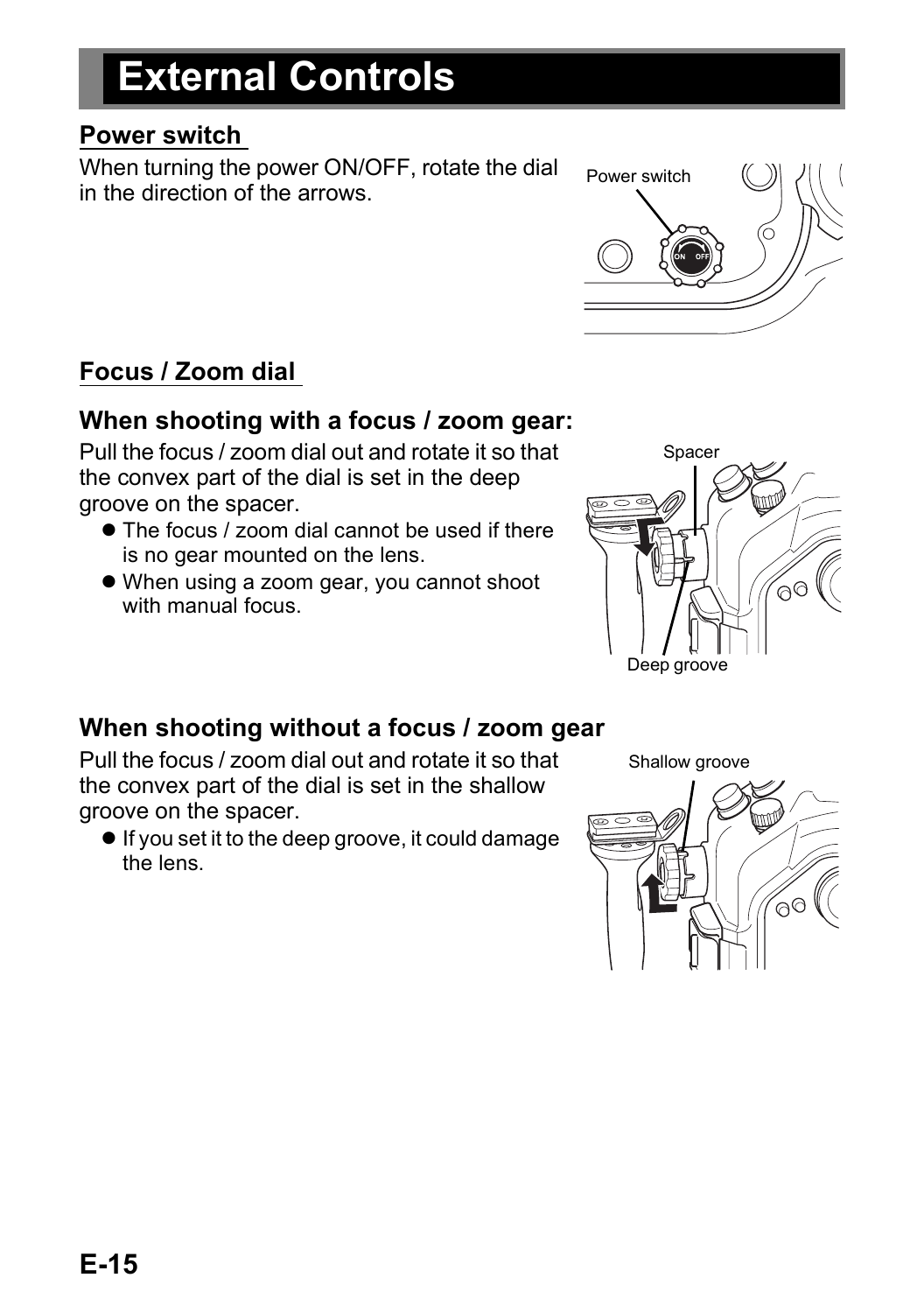#### **AF start / AE lock / FE lock lever**

When shipped from the factory, the lever is set to the position for operating the AF start button. To operate the AE lock button or the FE lock button, follow the procedures below to change the position of the lever.

1 Pull the lever in the direction of the arrow and keep it there.

2 Rotate the collar in the direction of the arrow.

3 Set the lever in the notch in the collar.

#### **Other controls**

Please read the instruction manual for the camera.





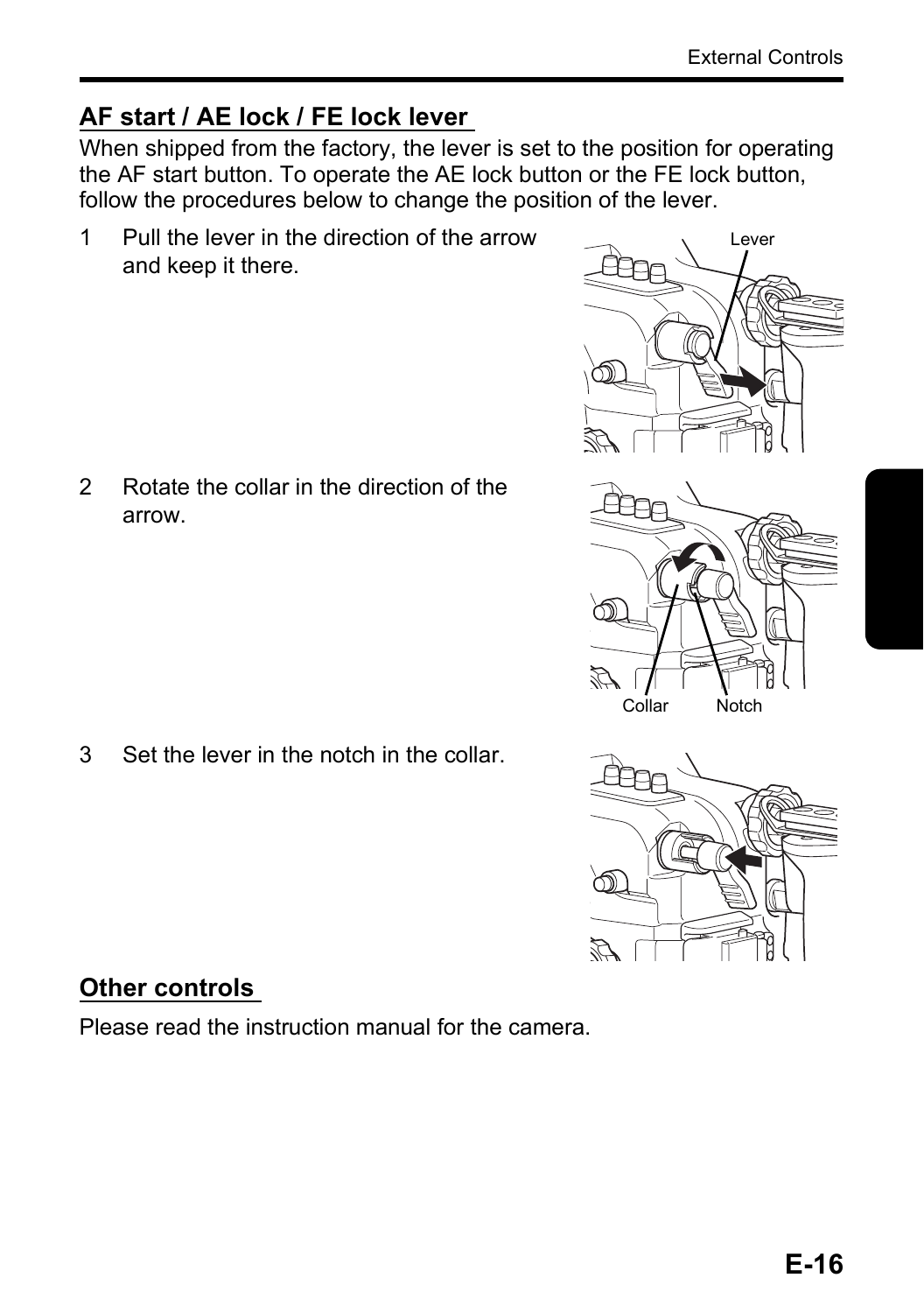# **Maintenance and Storage**

# $\triangle$ CAUTION

- $\bullet$  Never use chemicals, cosmetics, any petroleum solvents such as paint thinner, or neutral detergent on the product. They may deform and damage the product.
- $\bullet$  After each use in salt water, make sure it's watertight, then soak it sufficiently in fresh water.
- $\bullet$  Insufficient soaking causes damage by salt to the product. Salty residue may be left on the product where it will crystallize as it evaporates. Crystallized salt is hard to dissolve and difficult to be removed once formed, and it will result in water leakage.



- $\bullet$  After rinsing, dry the product well with a soft dry cloth, then let the product dry in the shade, out of direct sunlight.
- $\bullet$  Do not dry the product by heating (using a hair dryer, for example). Heating can deform and damage the product.
- **.** If you will not use the product for an extended period of time, store it away from high temperatures, high humidity, direct sunlight, or extreme cold.
- Do not store the product with naphthalene or camphor mothballs, or in locations such as a laboratory where chemicals are used. This environment can cause mold, rust, corrosion or malfunction.
- Always remove the camera from the housing after use. Thoroughly wipe off water before opening the housing and avoid any water drops inside the housing.
- After using the product, maintain the O-rings before storing. Examine the O-rings before and after each dive. We recommend early exchange of the O-rings, at least once a year.
- Every two years we recommend a complete overhaul of O-rings regardless of the frequency in use, for the best performance of the product.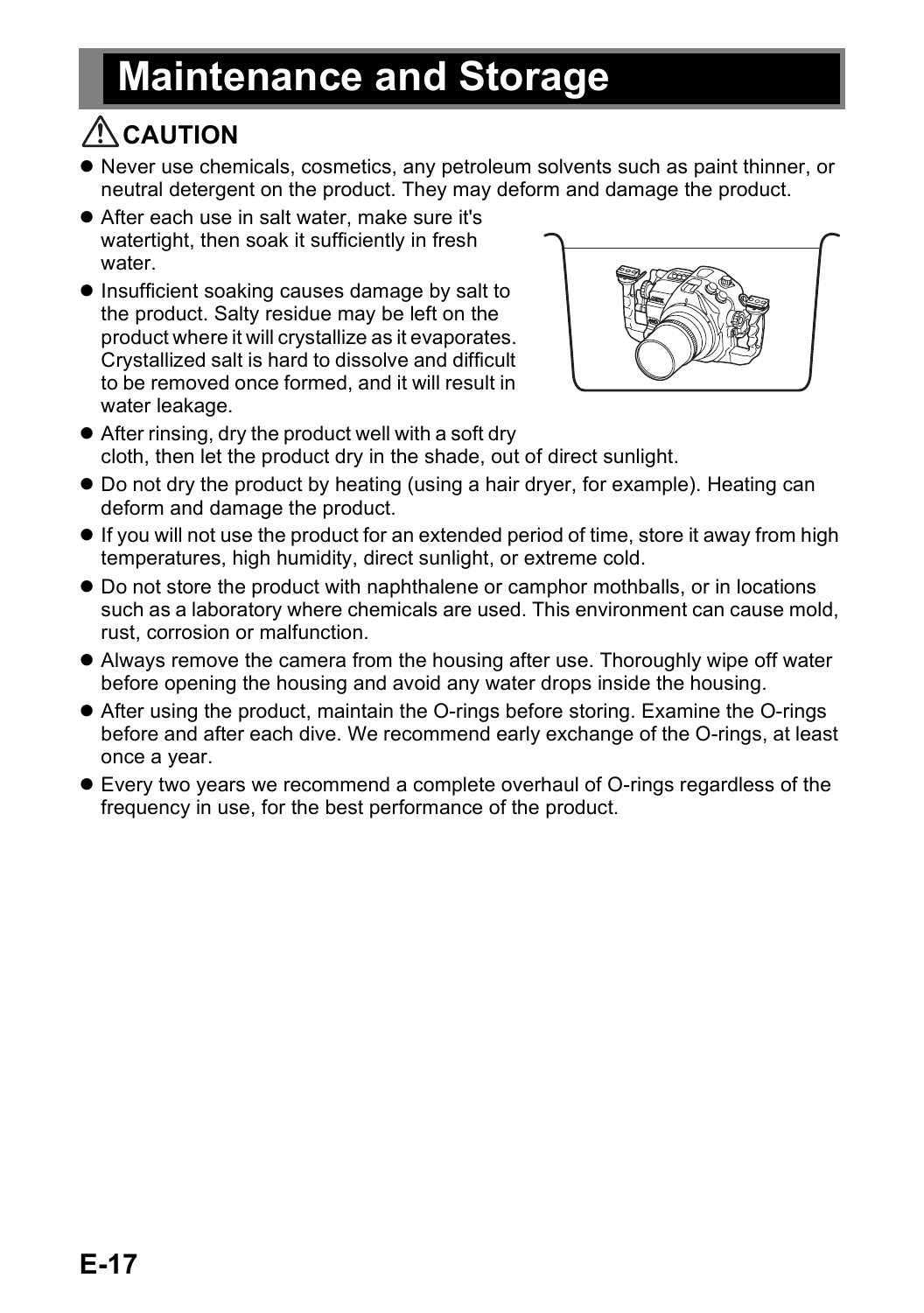| Compatible<br>camera | Canon EOS 40D                                                                                                                                                                                                                                                                                                                                                                                                                                                                                                                                                |
|----------------------|--------------------------------------------------------------------------------------------------------------------------------------------------------------------------------------------------------------------------------------------------------------------------------------------------------------------------------------------------------------------------------------------------------------------------------------------------------------------------------------------------------------------------------------------------------------|
| Controls             | Power switch, Shutter lever, Metering mode<br>selection / White balance selection button. ISO<br>speed set / Flash exposure compensation button,<br>Main dial, Quick control dial, Focus / Zoom dial, AF<br>mode selection / Drive mode selection button, LCD<br>panel illumination button, AF point selection /<br>Enlarge button, Setting button, AF start / AE lock /<br>FE lock lever, Multi-controller, Mode dial, Menu<br>button, Erase button, Playback button, Info /<br>Trimming orientation button, Picture style selection<br>button, Jump button |
| Construction         | Body: Corrosion-resistant aluminum alloy<br>Grip: Corrosion-resistant die-cast aluminum                                                                                                                                                                                                                                                                                                                                                                                                                                                                      |
| Depth rating         | 60 m (200 feet)                                                                                                                                                                                                                                                                                                                                                                                                                                                                                                                                              |
| <b>Dimensions</b>    | Approx. 317 (W) × 168 (H) × 137 (D) mm<br>$(12.5 \times 6.6 \times 5.4 \text{ inches})$                                                                                                                                                                                                                                                                                                                                                                                                                                                                      |
| Weight               | 2700 g (5.9 lbs.) (housing only)                                                                                                                                                                                                                                                                                                                                                                                                                                                                                                                             |
| <b>Accessories</b>   | Silicone grease, O-ring remover, Attachment tool,<br>Hexagonal wrench, Quick shoe, Housing body cap,<br>CR2032 lithium battery (for leak sensor,<br>preinstalled into battery compartment), Instruction<br>manual (this manual)                                                                                                                                                                                                                                                                                                                              |

\* The specifications and appearance are subject to change without notice.